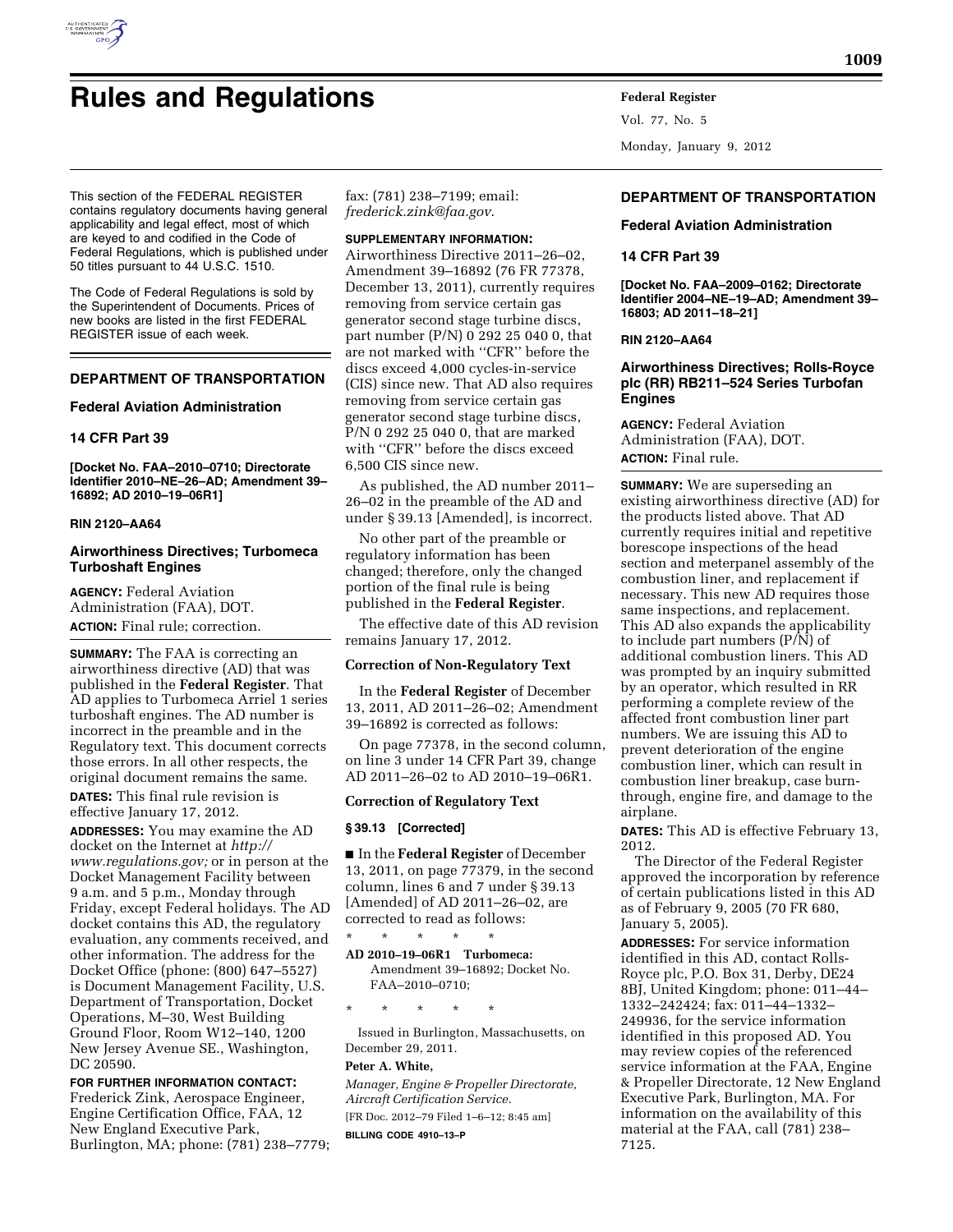# **Examining the AD Docket**

You may examine the AD docket on the Internet at *[http://](http://www.regulations.gov)* 

*[www.regulations.gov;](http://www.regulations.gov)* or in person at the Docket Management Facility between 9 a.m. and 5 p.m., Monday through Friday, except Federal holidays. The AD docket contains this AD, the regulatory evaluation, any comments received, and other information. The address for the Docket Office (phone: (800) 647–5527) is Document Management Facility, U.S. Department of Transportation, Docket Operations, M–30, West Building Ground Floor, Room W12–140, 1200 New Jersey Avenue SE., Washington, DC 20590.

# **FOR FURTHER INFORMATION CONTACT:**

Alan Strom, Aerospace Engineer, Engine Certification Office, FAA, 12 New England Executive Park, Burlington, MA 01803; phone: (781) 238–7143; fax: (781) 238–7199; email: *[alan.strom@faa.gov.](mailto:alan.strom@faa.gov)*  **SUPPLEMENTARY INFORMATION:** 

#### **Discussion**

We issued a supplemental notice of proposed rulemaking (SNPRM) to amend 14 CFR part 39 to supersede airworthiness directive (AD) 2004–26– 05, amendment 39–13917 (70 FR 680, January 5, 2005). That AD applies to the specified products. The SNPRM published in the **Federal Register** on October 18, 2010 (75 FR 63727). The SNPRM proposed to require:

• Initial and repetitive borescope inspections of the combustion liner head section and meterpanel assembly of the combustion liner and, if necessary, replacement.

• Reduction of the inspection intervals of certain RB211–524 engine models that have not been repaired to RR Field Repair Scheme FRS5367/B, and

• A mandatory terminating action to the repetitive inspections to be completed no later than December 31, 2012.

#### **Comments**

We gave the public the opportunity to participate in developing this AD. We have considered the comment received. The Boeing Company supports the SNPRM published in the **Federal Register** on October 18, 2010 (75 FR 63727).

We simplified wording for clarity in the regulatory section. We did not change the requirements of this AD.

# **Conclusion**

We reviewed the relevant data, considered the comments received, and determined that air safety and the public interest require adopting the AD as proposed.

# **Costs of Compliance**

We estimate that this AD will affect 18 engines installed on airplanes of U.S. registry. We also estimate that it will take about 32 work-hours per engine to perform the required actions, and that the average labor rate is \$85 per workhour. Required parts will cost about \$231,000. Based on these figures, we estimate the total cost of the AD to U.S. operators to be \$4,206,960.

# **Authority for This Rulemaking**

Title 49 of the United States Code specifies the FAA's authority to issue rules on aviation safety. Subtitle I, Section 106, describes the authority of the FAA Administrator. Subtitle VII, Aviation Programs, describes in more detail the scope of the Agency's authority.

We are issuing this rulemaking under the authority described in subtitle VII, part A, subpart III, section 44701, ''General requirements.'' Under that section, Congress charges the FAA with promoting safe flight of civil aircraft in air commerce by prescribing regulations for practices, methods, and procedures the Administrator finds necessary for safety in air commerce. This regulation is within the scope of that authority because it addresses an unsafe condition that is likely to exist or develop on products identified in this rulemaking action.

## **Regulatory Findings**

We have determined that this AD will not have federalism implications under Executive Order 13132. This AD will not have a substantial direct effect on the States, on the relationship between the national government and the States, or on the distribution of power and responsibilities among the various levels of government.

*For the reasons discussed above, I certify that this AD:* 

(1) Is not a ''significant regulatory action'' under Executive Order 12866,

(2) Is not a ''significant rule'' under DOT Regulatory Policies and Procedures (44 FR 11034, February 26, 1979),

(3) Will not affect intrastate aviation in Alaska, and

(4) Will not have a significant economic impact, positive or negative, on a substantial number of small entities under the criteria of the Regulatory Flexibility Act.

#### **List of Subjects in 14 CFR Part 39**

Air transportation, Aircraft, Aviation safety, Incorporation by reference, Safety.

## **Adoption of the Amendment**

Accordingly, under the authority delegated to me by the Administrator, the FAA amends 14 CFR part 39 as follows:

# **PART 39—AIRWORTHINESS DIRECTIVES**

■ 1. The authority citation for part 39 continues to read as follows:

**Authority:** 49 U.S.C. 106(g), 40113, 44701.

#### **§ 39.13 [Amended]**

■ 2. The FAA amends § 39.13 by removing airworthiness directive (AD) 2004–26–05, Amendment 39–13917 (70 FR 680, January 5, 2005), and adding the following new AD:

**2011–18–21 Rolls-Royce plc:** Amendment 39–16803; Docket No. FAA–2009–0162; Directorate Identifier 2004–NE–19–AD.

## **(a) Effective Date**

This airworthiness directive (AD) is effective February 13, 2012.

#### **(b) Affected ADs**

This AD supersedes AD 2004–26–05, Amendment 39–13917 (70 FR 680, January 5, 2005).

#### **(c) Applicability**

This AD applies to Rolls-Royce plc (RR) engine models RB211–524B–02, –524B3–02 engines and RB211–524B2, –524B4, –524C2, and –524D4 series engines with a front combustion liner assembly that incorporates RR Service Bulletin (SB) No. RB.211–72– 7221 or RR SB No. RB.211–72–7998, but doesn't incorporate RR SB No. RB.211–72– 9670 or RR SB No. RB.211–72–9764, and engine models RB211–524G and –524H series engines with a front combustion liner assembly that doesn't incorporate RR SB No. RB.211–72–9764.

## **(d) Unsafe Condition**

This AD results from an inquiry submitted by an operator which resulted in RR performing a complete review of the affected front combustion liner part numbers. We are issuing this AD to prevent deterioration of the engine combustion liner, which can result in combustion liner breakup, case burn-through, engine fire, and damage to the airplane.

#### **(e) Compliance**

You are responsible for having the actions required by this AD performed within the compliance times specified unless the actions have already been done.

#### **(f) Credit for Previous Inspections**

Engine inspections previously done using RR SB No. RB.211–72–B482, Revision 8, meet the requirements of this AD for the initial and repetitive inspections specified in paragraph (g) and Table 1 of this AD; and paragraph (h) and Table 2 of this AD.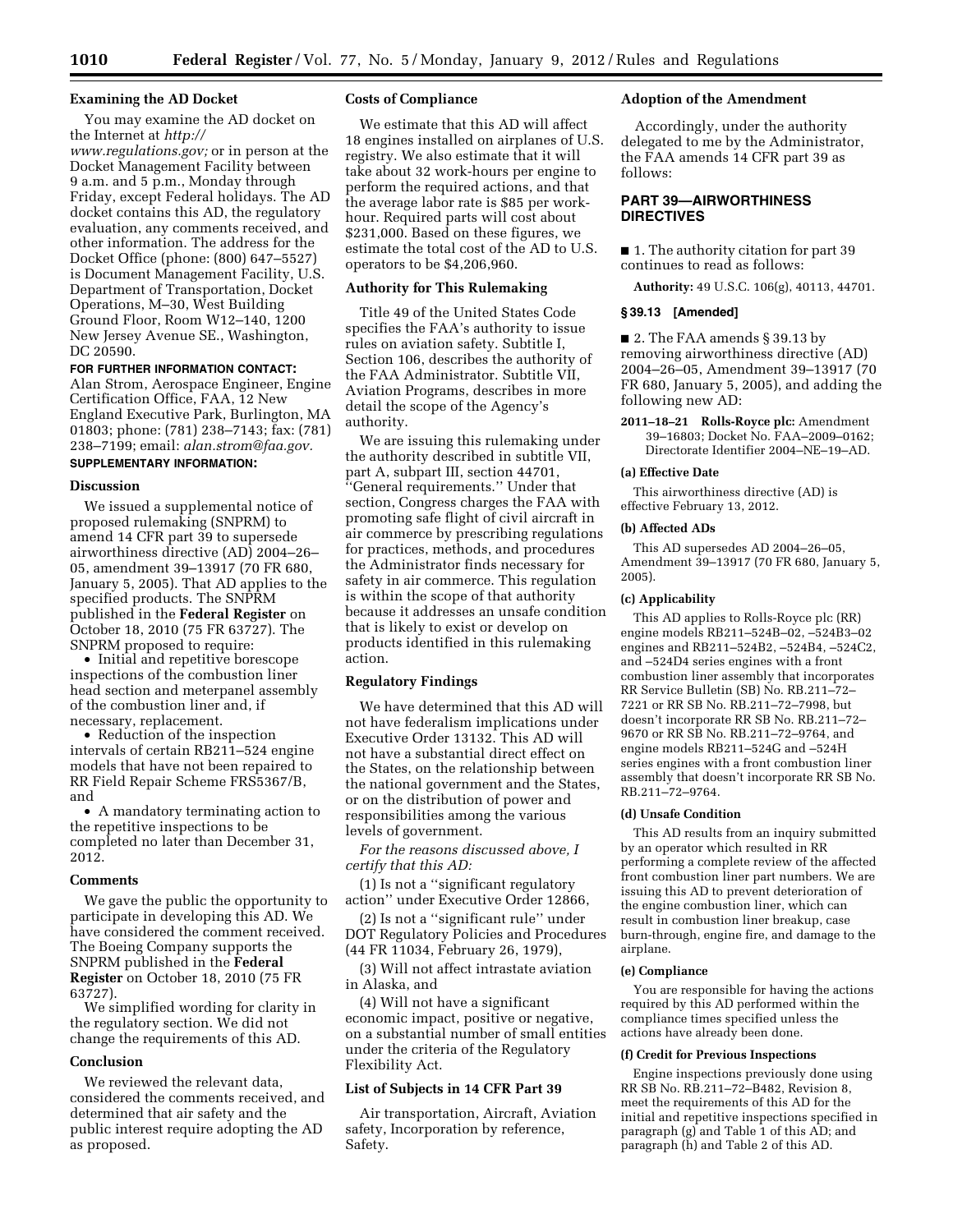#### **(g) Inspections of Combustion Liner Head Sections—Not Previously Repaired**

Borescope-inspect combustion liner head sections that have not been previously

repaired. Use paragraphs 3.A.(1) through 3.A.(5) of the Accomplishment Instructions of RR Alert Service Bulletin (ASB) No. RB.211–72–AB482, Revision 9, dated July 28, 2003, and the compliance thresholds in Table 1 of this AD to do the inspections.

# TABLE 1—COMBUSTION LINER HEAD SECTION—NOT PREVIOUSLY REPAIRED

| Engine series                                             | Initial inspection                                | Repetitive inspection                                | Parts exceeding initial inspection<br>cycles                                  |
|-----------------------------------------------------------|---------------------------------------------------|------------------------------------------------------|-------------------------------------------------------------------------------|
| RB211-524C2,<br>–524D4. –524G. I<br>and $-524H$ .         | Within 1,400 to 1,600 cycles-<br>since-new (CSN). | Within 200 cycles-since-last in-<br>spection (CSLI). | Within 100 cycles-in-service (CIS)<br>after the effective date of this<br>AD. |
| RB211-524B-02.<br>-524B2.<br>$-524B3-02$ , and $-524B4$ . | Within 3,000 to 3,200 CSN                         | Within 200 CSI L                                     | Within 200 CIS after the effective<br>date of this AD.                        |

#### **(h) Inspections of Combustion Liner Head Sections—Previously Repaired Using RR Field Repair Scheme FRS5367/B**

Borescope-inspect combustion liner head sections previously repaired using RR Field Repair Scheme FRS5367/B. Use paragraphs 3.A.(1) through 3.A.(5) of the Accomplishment Instructions of RR ASB No.

RB.211–72–AB482, Revision 9, dated July 28,

2003, and the compliance thresholds in Table 2 of this AD to do the inspections.

TABLE 2—COMBUSTION LINER HEAD SECTION—PREVIOUSLY REPAIRED USING RR FIELD REPAIR SCHEME FRS5367/B

| Engine series                                                                                                             | Initial inspection                                                | Repetitive inspection              | Parts exceeding initial inspection<br>cycles                                                                     |
|---------------------------------------------------------------------------------------------------------------------------|-------------------------------------------------------------------|------------------------------------|------------------------------------------------------------------------------------------------------------------|
| RB211-524C2, -524D4, -524G, Within 1,800 to 2,200 cycles-<br>and –524H.<br>RB211-524B-02.<br>$-524B3-02$ , and $-524B4$ . | since-last repair (CSLR).<br>$-524B2.$ Within 3,000 to 3,200 CSLR | Within 400 CSLI<br>Within 400 CSLI | Within 200 CIS after the effective<br>date of this AD.<br>Within 200 CIS after the effective<br>date of this AD. |

## **(i) Inspections of Combustion Liner Head Sections That Have Been Repaired But Did Not Use RR Field Repair Scheme FRS5367/B**

Borescope-inspect combustion liner head sections that have been repaired using a

method other than RR Field Repair Scheme FRS5367/B. Use paragraphs 3.A.(1) through 3.A.(5) of the Accomplishment Instructions of RR ASB No. RB.211–72–AB482, Revision 9, dated July 28, 2003, and the compliance

thresholds in Table 3 of this AD to do the inspections.

# TABLE 3—COMBUSTION LINER HEAD SECTION—REPAIRED, BUT DID NOT USE RR FIELD REPAIR SCHEME FRS5367/B

| Engine series                                                                                                   | Initial inspection                    | Repetitive inspection | Parts exceeding initial inspection<br>cycles                                                                     |
|-----------------------------------------------------------------------------------------------------------------|---------------------------------------|-----------------------|------------------------------------------------------------------------------------------------------------------|
| RB211-524C2, -524D4, -524G, Within 500 to 700 CSLR<br>and $-524H$ .<br>RB211-524B-02.<br>-524B3-02, and -524B4. | $-524B2$ , Within 2,000 to 2,200 CSLR | Within 200 CSLI       | Within 100 CIS after the effective<br>date of this AD.<br>Within 200 CIS after the effective<br>date of this AD. |

(1) For an installed front combustion liner that is subject to RR ASB No. RB.211–72– AB482, Revision 9, dated July 28, 2003, if the nicrobraze repair RR Field Repair Scheme FRS5367 has been applied to all 18 struts, then that repair is equivalent to compliance with RR Field Repair Scheme FRS5367/B.

(2) Head sections repaired by replacement of all 18 struts using RR Field Repair Scheme

FRS6548 are considered as equivalent to fitting a new head section for inspection purposes.

#### **(j) Inspections of Meterpanel Assemblies— Not Repaired**

Borescope-inspect meterpanel assemblies that incorporate SB No. RB.211–72–7998, that have not been previously repaired. Use

paragraphs 3.B.(1) through 3.B.(7) of the Accomplishment Instructions of RR ASB No. RB.211–72–AB482, Revision 9, dated July 28, 2003, and the compliance thresholds in Table 4 of this AD to do the inspections.

| TABLE 4-METERPANEL ASSEMBLY-NOT REPAIRED |  |
|------------------------------------------|--|
|------------------------------------------|--|

| Engine series                                                                                                      | Initial inspection | Repetitive inspection | Parts exceeding initial inspection<br>cycles          |
|--------------------------------------------------------------------------------------------------------------------|--------------------|-----------------------|-------------------------------------------------------|
| RB211-524D4, -524G, and -524H   Within 1,000 to 1,200 CSN                                                          |                    |                       | Within 50 CIS after the effective<br>date of this AD. |
| RB211-524D4, -524G, and -524H   Within 1,800 to 2,000 CSN<br>that have not used RB211-524H<br>ratings at any time. |                    | Within 400 CSLI       | Within 50 CIS after the effective<br>date of this AD. |